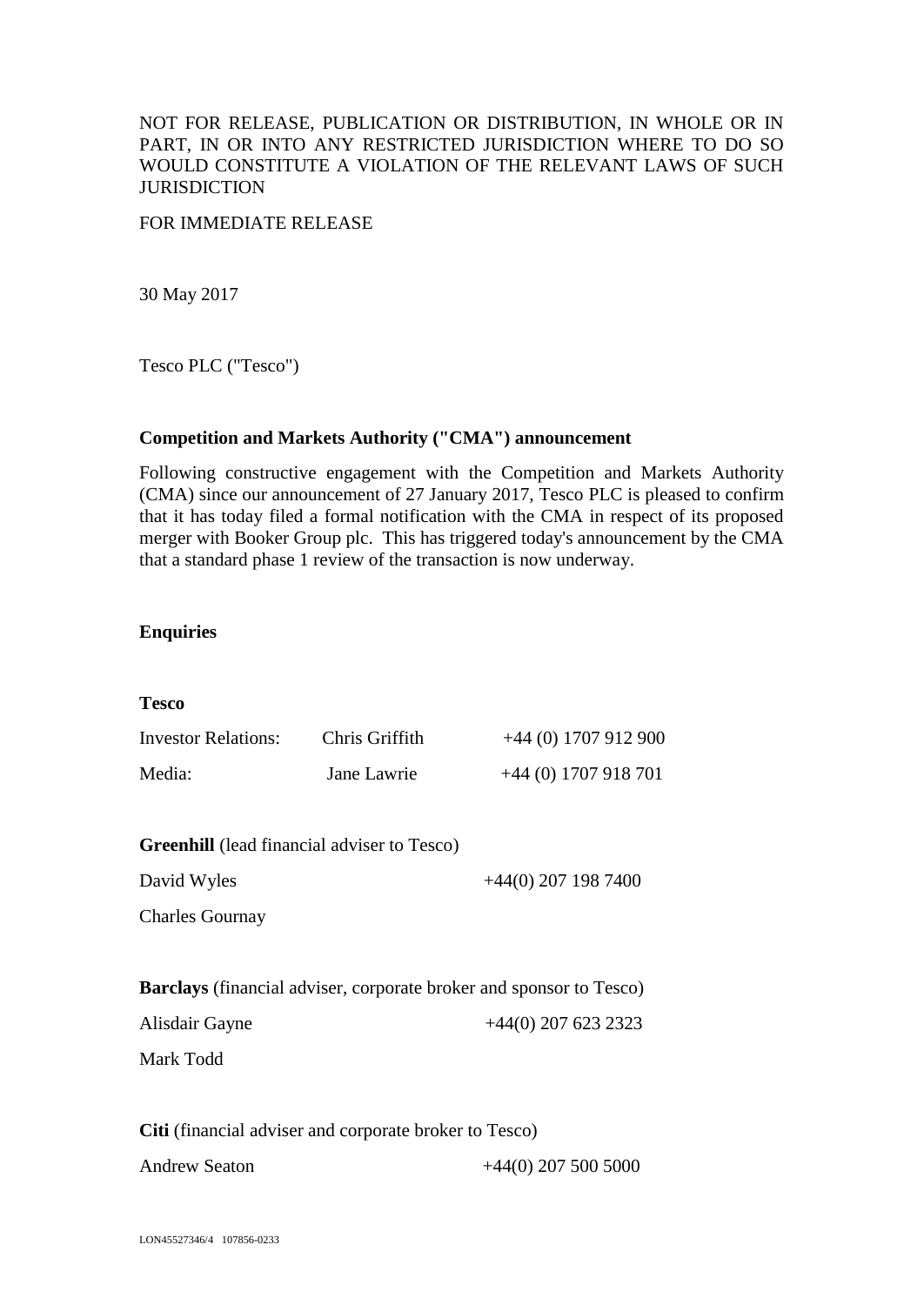## Ed McBride

**Teneo Blue Rubicon** (public relations adviser to Tesco)

| <b>Philip Gawith</b> | $+44(0)$ 207 260 2700 |
|----------------------|-----------------------|
| <b>Booker</b>        |                       |
| Charles Wilson       | $+44(0)$ 193 337 1148 |
| Jonathan Prentis     |                       |
|                      |                       |

**J.P. Morgan Cazenove** (financial adviser and corporate broker to Booker)

| Toby Radford / Behzad Arbabzadah | $+44(0)$ 207 742 6000 |
|----------------------------------|-----------------------|
|                                  |                       |

Dwayne Lysaght / Adam Laursen

| <b>Tulchan</b> (public relations adviser to Booker) |                       |
|-----------------------------------------------------|-----------------------|
| Susanna Voyle                                       | $+44(0)$ 207 353 4200 |

Freshfields Bruckhaus Deringer LLP are retained as legal advisers for Tesco.

Clifford Chance LLP are retained as legal advisers for Booker.

Terms used but not defined in this Announcement have the meaning set out in the announcement of the Merger released on 27 January 2017.

## **Important Notices**

This Announcement is for information purposes only and does not constitute or form part of any offer to sell or subscribe for or any invitation to purchase or subscribe for any securities of the solicitation of any vote or approval in any jurisdiction pursuant to the Merger. It does not constitute a prospectus or prospectus equivalent document.

#### **Overseas Jurisdictions**

The release, publication or distribution of this Announcement in or into jurisdictions other than the UK may be restricted by law and therefore any persons who are subject to the law of any jurisdiction other than the UK should inform themselves about, and observe, any applicable legal or regulatory requirements. In particular the ability of persons who are not resident in the United Kingdom, to vote their Booker Shares with respect to the Scheme at the Scheme Court Meeting, or to appoint another person as proxy to vote at the Scheme Court Meeting on their behalf, may be affected by the laws of the relevant jurisdictions in which they are located. Any failure to comply with the applicable restrictions may constitute a violation of the securities laws of any such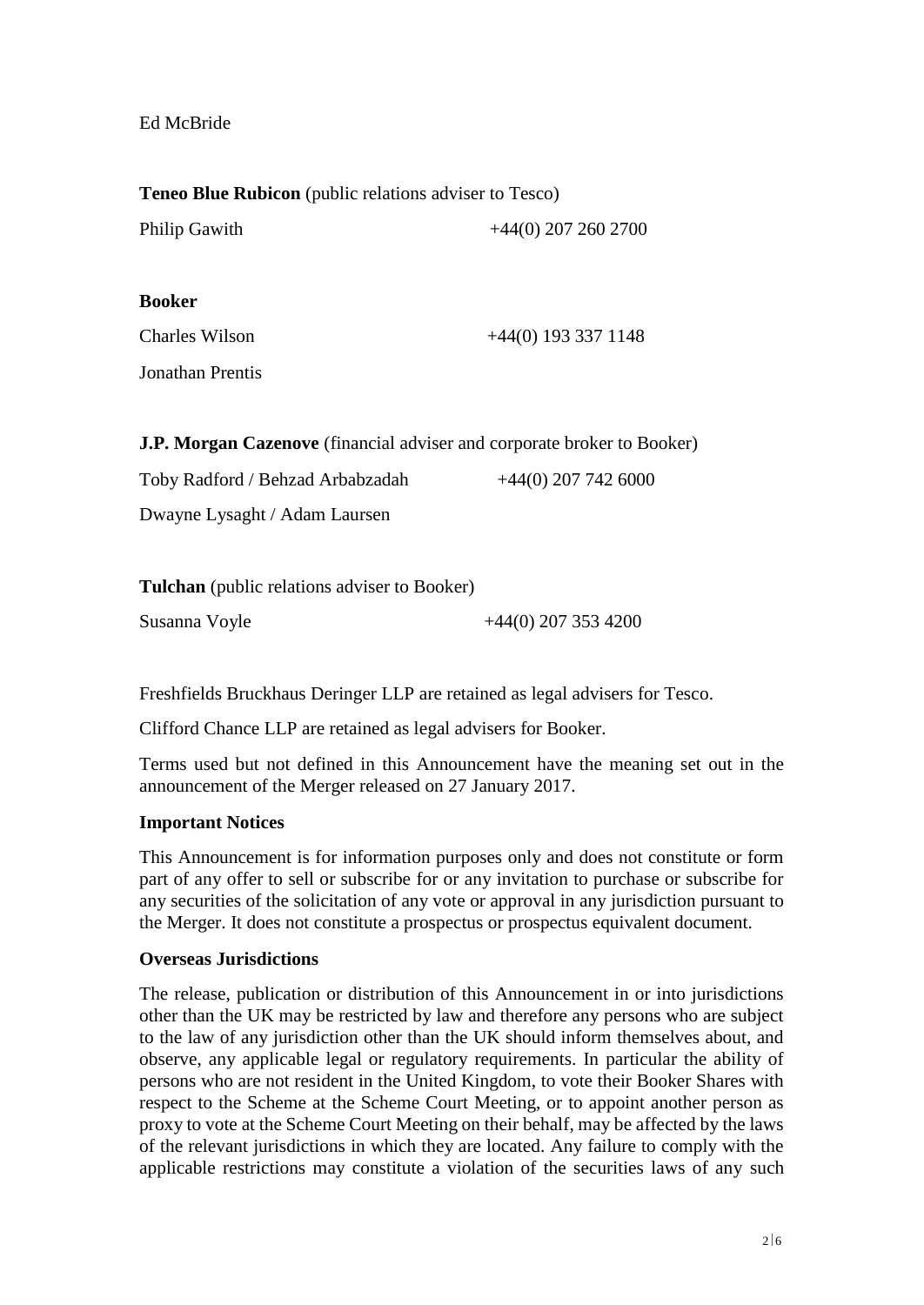jurisdiction. To the fullest extent permitted by applicable law, the companies and persons involved in the Merger disclaim any responsibility or liability for the violation of such restrictions by any person. This Announcement has been prepared for the purpose of complying with English law and the Code and the information disclosed may not be the same as that which would have been disclosed if this Announcement had been prepared in accordance with the laws of jurisdictions outside of England and Wales. Unless otherwise determined by Tesco or required by the Code, and permitted by applicable law and regulation, the Merger will not be made available directly or indirectly, in, into or from a Restricted Jurisdiction where to do so would violate the laws in that jurisdiction and no person may vote in favour of the Merger by any such use, means, instrumentality or form within a Restricted Jurisdiction or any other jurisdiction if to do so would constitute a violation of the laws of that jurisdiction

Copies of this Announcement and any formal documentation relating to the Merger will not be and must not be, directly or indirectly, mailed or otherwise forwarded, distributed or sent in, into or from any Restricted Jurisdiction or any jurisdiction where to do so would violate the laws of that jurisdiction and persons receiving such documents (including custodians, nominees and trustees) must not mail or otherwise forward, distribute or send them in or into or from any Restricted Jurisdiction. Doing so may render invalid any related purported vote in respect of the Merger. If the Merger is implemented by way of Offer (unless otherwise permitted by applicable law or regulation), the Takeover Offer may not be made, directly or indirectly, in or into or by use of the mails or any other means or instrumentality (including, without limitation, facsimile, email or other electronic transmission, telex or telephone) of interstate or foreign commerce of, or any facility of a national, state or other securities exchange of any Restricted Jurisdiction and the Offer will not be capable of acceptance by any such use, means, instrumentality or facilities or from within any Restricted Jurisdiction.

The availability of New Tesco Shares under the Merger to Booker Shareholders who are not resident in the United Kingdom or the ability of those persons to hold such shares may be affected by the laws or regulatory requirements of the relevant jurisdictions in which they are resident. Persons who are not resident in the United Kingdom should inform themselves of, and observe, any applicable legal or regulatory requirements.

Further details in relation to Overseas Shareholders will be contained in the Scheme Document.

#### **Additional Information for US Investors**

The Merger is being made to acquire the securities of an English company by means of a scheme of arrangement provided for under English law. A transaction effected by means of a scheme of arrangement is not subject to the tender offer rules under the US Exchange Act and is exempt from the registration requirements under the US Securities Act. Accordingly, the Scheme will be subject to disclosure requirements and practices applicable in the UK to schemes of arrangement, which are different from the disclosure and other requirements of the US tender offer and securities laws. The financial information included in this Announcement and the Scheme documentation has been or will have been prepared in accordance with International Financial Reporting Standards and thus may not be comparable to financial information of US companies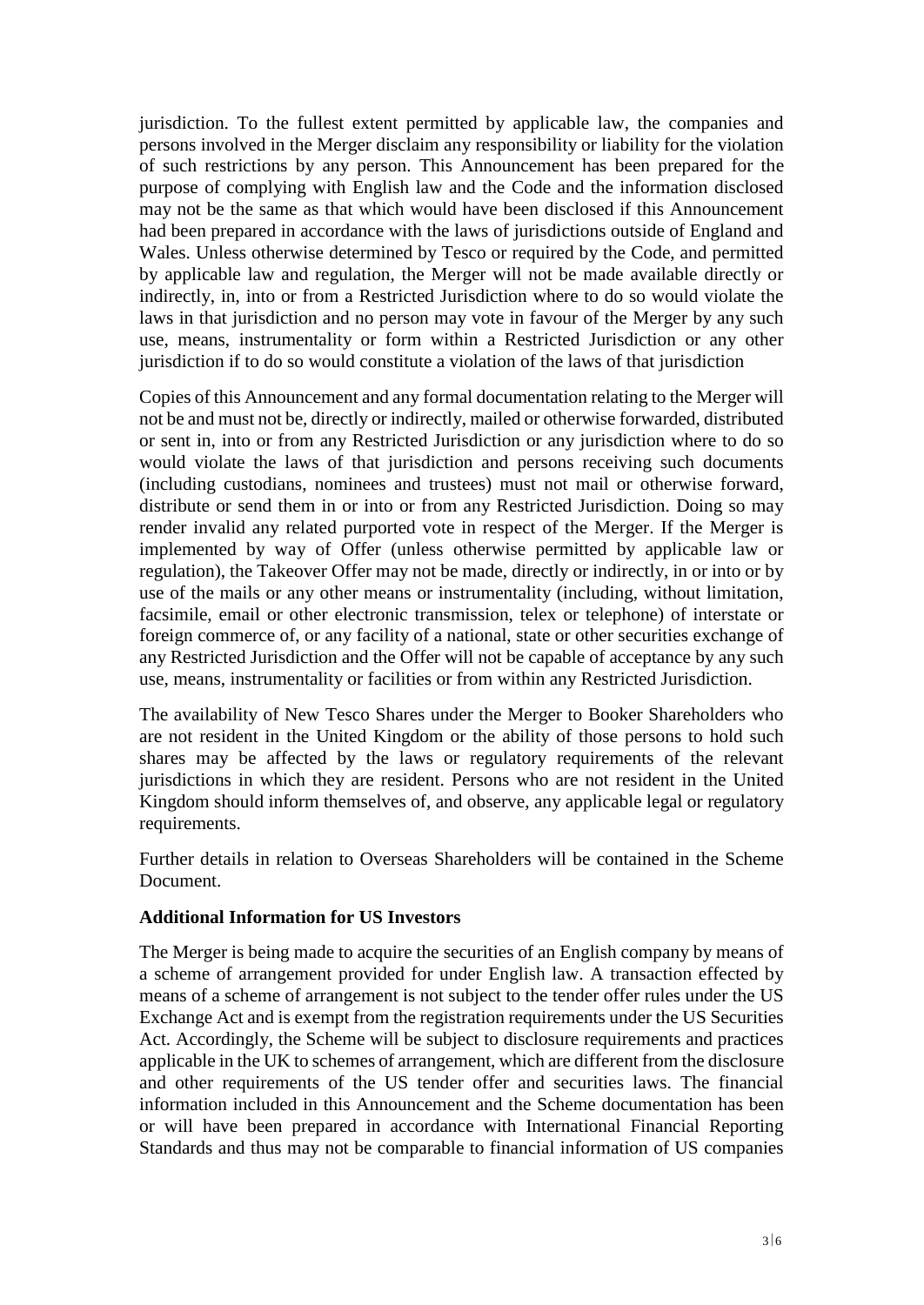or companies whose financial statements are prepared in accordance with generally accepted accounting principles in the US.

The receipt of consideration pursuant to the Merger by a US holder for the transfer of its Booker Scheme Shares pursuant to the Scheme may be a taxable transaction for United States federal income tax purposes and under applicable United States state and local, as well as foreign and other, tax laws. Each Booker Shareholder is urged to consult his independent professional adviser immediately regarding the tax consequences of the Merger applicable to him.

It may be difficult for US holders of shares to enforce their rights and any claims they may have arising under US federal securities laws in connection with the Merger, since Tesco and Booker are each organised under the laws of a country other than the US, some or all of their officers and directors may be residents of countries other than the US and most of the assets of Tesco and Booker are located outside of the US. US holders may not be able to sue a non-US company or its officers or directors in a non-US court for violations of US securities laws. Further, it may be difficult to compel a non-US company and its affiliates to subject themselves to a US court's jurisdiction or judgement.

The Merger is intended to be carried out under a scheme of arrangement provided for under English company law (which requires the approval of the Booker Scheme Shareholders). If so, it is expected that any Tesco Shares to be issued pursuant to the Scheme to Booker Shareholders would be issued in reliance upon the exemption from the registration requirements of the US Securities Act, provided by Section  $3(a)(10)$ thereof.

Securities issued pursuant to the Scheme will not be registered under any US state securities laws and may only be issued to persons resident in a state pursuant to an exemption from the registration requirements of the securities laws of such state.

For the purpose of qualifying for the exemption provided by Section 3(a)(10) of the US Securities Act, Booker will advise the Court that its sanctioning of the Scheme will be relied on by Tesco as an approval of the Scheme following a hearing on its fairness to Booker Shareholders, at which Court hearing all Booker Shareholders are entitled to attend in person or though counsel to support or oppose the sanctioning of the Scheme and with respect to which notification has been given to all such holders.

The Merger may in certain circumstances instead be carried out by way of a Takeover Offer under English law. If Tesco exercises its right to implement the Merger by way of a Takeover Offer, such Offer will be made in compliance with applicable US tender offer and securities laws and regulations, including the exemptions therefrom.

In accordance with normal UK practice and pursuant to Rule 14e-5(b) of the US Exchange Act, Tesco or its nominees, or its brokers (acting as agents), may from time to time make certain purchases of, or arrangements to purchase, Booker Shares outside of the US, other than pursuant to the Merger, until the date on which the Merger and/or Scheme becomes effective, lapses or is otherwise withdrawn. These purchases may occur either in the open market at prevailing prices or in private transactions at negotiated prices. Any information about such purchases will be disclosed as required in the UK, will be reported to a Regulatory Information Service and will be available on the London Stock Exchange website at www.londonstockexchange.com.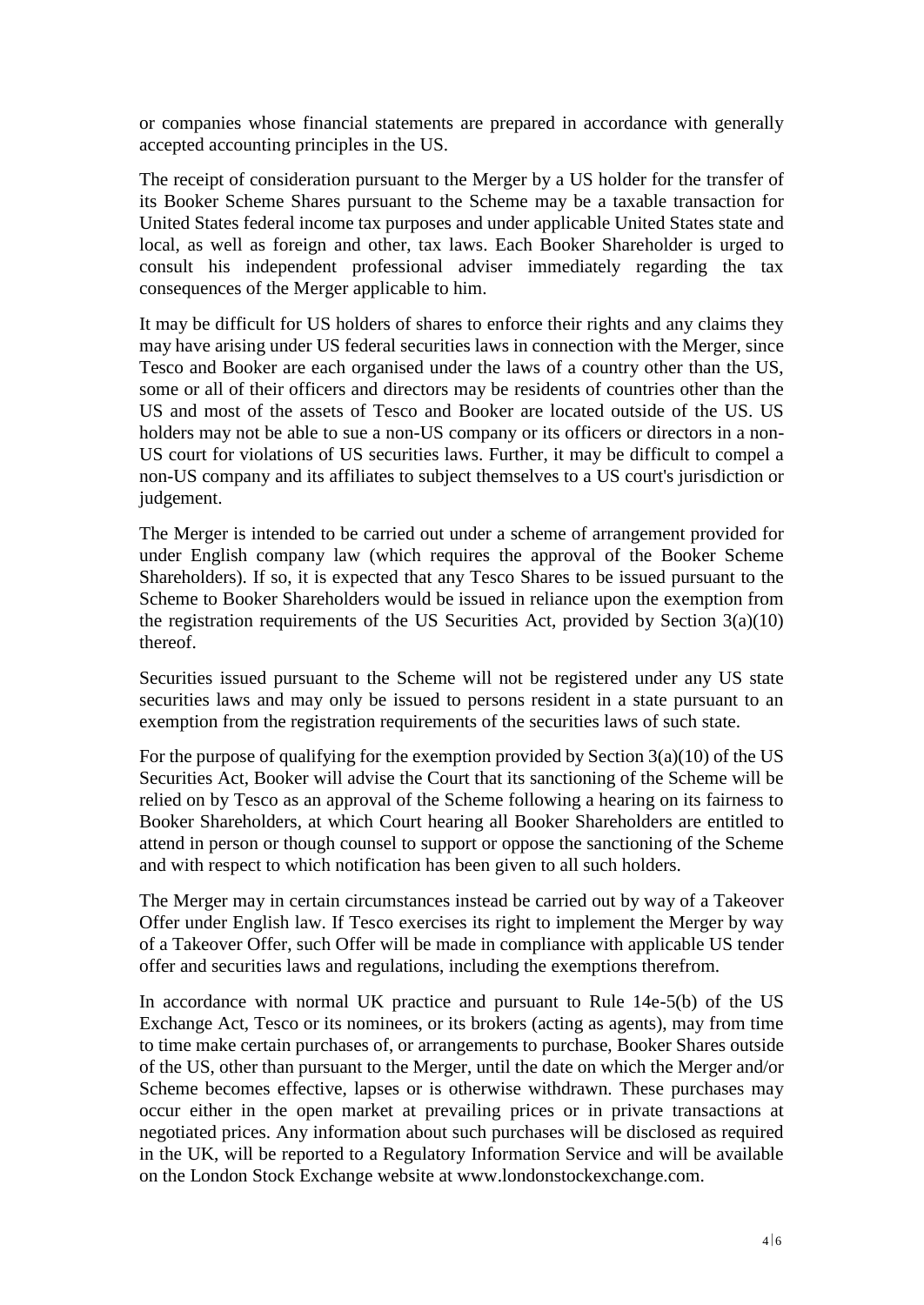Investors are urged to read any documents related to the Merger filed, furnished or to be filed or furnished with the SEC because they will contain important information regarding the Merger and any related offer of securities Such documents will be available free of charge at the SEC's web site at www sec.gov, Tesco's website at www.tescoplc.com and Booker's website at [www.bookergroup.com/investor-centre.](http://www.bookergroup.com/investor-centre)

# **Important Notices Relating to Financial Advisers**

Greenhill, which is authorised and regulated in the UK by the FCA, is acting exclusively for Tesco and no one else in connection with the Merger and will not be responsible to anyone other than Tesco for providing the protections afforded to clients of Greenhill nor for providing advice in relation to the Merger or any other matters referred to in this Announcement. Neither Greenhill nor any of its affiliates owes or accepts any duty, liability or responsibility whatsoever (whether direct or indirect, whether in contract, tort or, under statute or otherwise) to any person who is not a client of Greenhill in connection with this Announcement, any statement contained herein, the Merger or otherwise.

Barclays, which is authorised by the PRA and regulated by the FCA and the PRA in the UK, is acting exclusively for Tesco and no one else in connection with the Merger and will not be responsible to anyone other than Tesco for providing the protections afforded to clients of Barclays nor for providing advice in relation to the Merger or any other matters referred to in this Announcement.

Citi, which is authorised by the PRA and regulated by the PRA and the FCA, is acting exclusively for Tesco and no one else in connection with the Merger and will not be responsible to anyone other than Tesco for providing the protections afforded to its clients for providing advice in relation to the Merger or in relation to the contents of this Announcement or any transaction or any other matters referred to herein.

J.P. Morgan Cazenove, which is authorised and regulated in the UK by the FCA, is acting exclusively for Booker and no one else in connection with the Merger and will not be responsible to anyone other than Booker for providing the protections afforded to clients of J.P. Morgan Cazenove nor for providing advice in relation to the Merger or any other matters referred to in this Announcement.

## **Publication on website and availability of hard copies**

A copy of this Announcement will be made available, subject to certain restrictions relating to persons resident in Restricted Jurisdictions, on Tesco's website at www.tescoplc.com and Booker's website at www.bookergroup.com/investor-centre by no later than 12 noon (London time) on the Business Day following this Announcement. For the avoidance of doubt, the contents of those websites are not incorporated into and do not form part of this Announcement.

Tesco Shareholders may request a hard copy of this Announcement by: (i) contacting Equiniti during business hours on  $+44$  371 384 2977 if calling from the UK, or  $+44$  121 415 7053 if calling from outside the UK (lines are open from 8.30am to 5.30pm (UK time), Monday to Friday (excluding public holidays in England and Wales)); or (ii) by submitting a request in writing to Equiniti at Equiniti Limited, Aspect House, Spencer Road, Lancing, West Sussex BN99 6DA. Calls to 03 numbers cost no more than a national rate call to a 01 or 02 number.